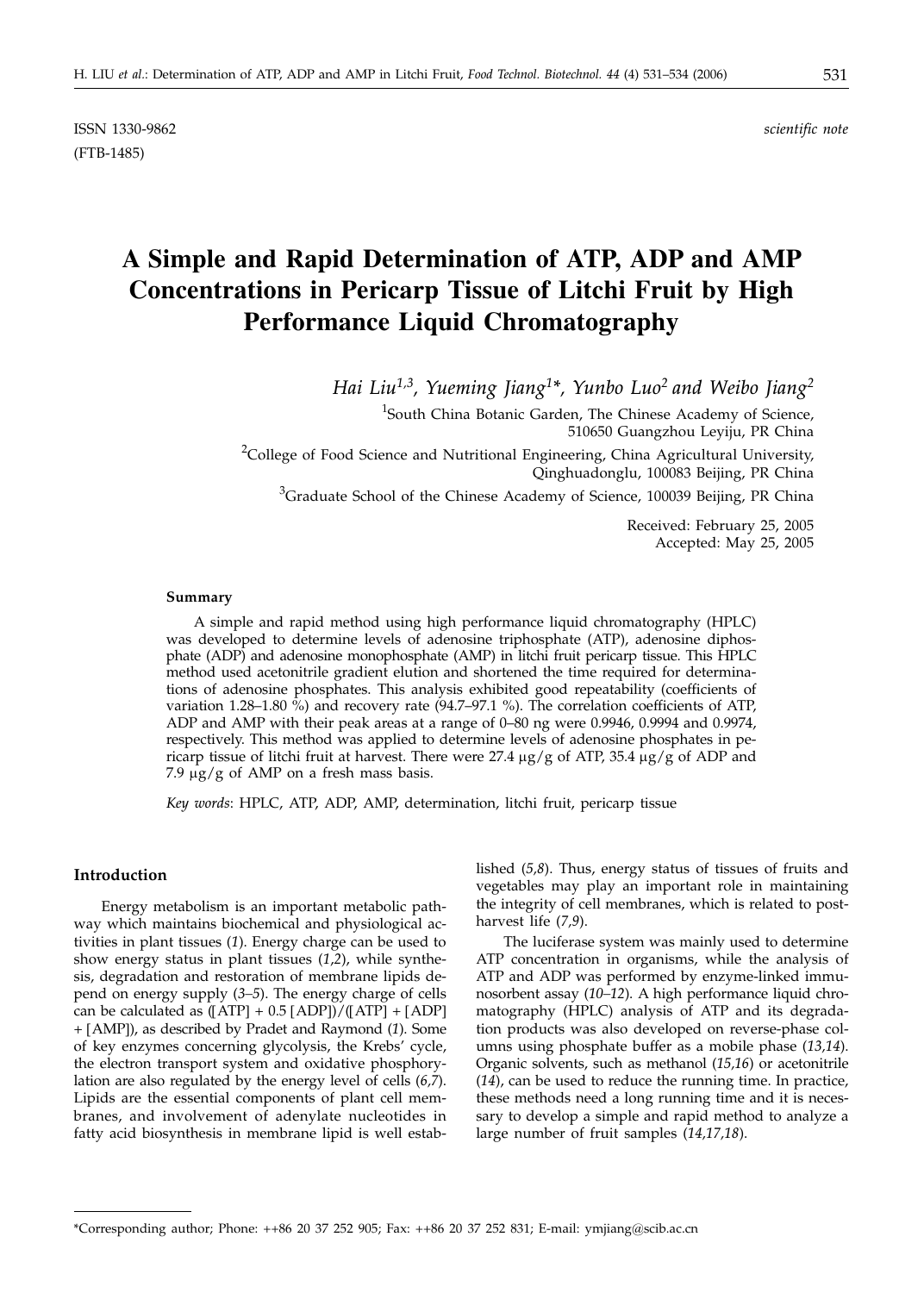There are no reports on the determinations of ATP, ADP and AMP contents by HPLC in plant tissue. The objective of this study was to develop a simple and rapid HPLC method for measurements of ATP, ADP and AMP content in pericarp tissue of litchi fruit.

#### **Materials and Methods**

#### *Reagents*

The high purity ATP, ADP and AMP standards, perchloric acid, potassium dihydrogen phosphate, potassium hydrogen phosphate and acetonitrile (HPLC grade) were purchased from Sigma Chemical Co. All reagents used were dissolved in deionized water, and then filtered with the Sybron/Barnstead Millipore system and a 0.45-µm filter paper.

#### *Plant materials*

Fruit of litchi (*Litchi chinensis* Sonn. cv. Huaizhi) at the commercially mature stage was harvested from an orchard in Guangzhou. Litchi pericarp was collected for extraction and determinations of ATP, ADP and AMP.

## *Preparations of standard stock solutions*

ATP, ADP and AMP standards (1 mg) were each dissolved in 10 mL of deionized water to obtain ATP, ADP and AMP standard stock solutions at  $100 \mu g/mL$ . Aliquots of the stock standard solutions were made by diluting them in deionized water at 0, 0.2, 0.5, 1, 2 and 4  $\mu$ g/mL. A volume of 20  $\mu$ L of each sample was taken for HPLC analysis.

#### *Mobile phases*

Mobile phase A consisted of 0.06 mol/L dipotassium hydrogen phosphate and 0.04 mol/L potassium dihydrogen phosphate dissolved in deionized water and adjusted to pH=7.0 with 0.1 mol/L potassium hydroxide, while mobile phase B consisted of 100 % acetonitrile. Air bubbles in the two solutions were driven away using an ultrasonic instrument.

# *Extraction of ATP, ADP and AMP from litchi fruit pericarp tissue*

Litchi fruit pericarp tissue (2 g) was rapidly frozen in liquid nitrogen and homogenized into powder. Adenosine phosphates were extracted from the powder with 10 mL of 0.6 mol/L perchloric acid in the ice bath for 1 min by the method of Yang *et al.* (*12*)*.* The extraction mixture was centrifuged for 10 min at 6 000×g (Beckman J20-2) and  $4 °C$ , and  $6 mL of the supernatant was taken$ and quickly neutralized to pH=6.5–6.8 with 1 mol/L KOH solution. The neutralized supernatant was then allowed to stand for 30 min in an ice bath to precipitate most of the potassium perchlorate, which was removed by paper filtration. The filtrate solution was filtered again through a 0.45-µm filter. The final filtrate solution was made up to 8 mL and then stored at  $-30$  °C prior to the analysis.

#### *HPLC analysis*

The HPLC (Gold 125 Solvent System, Beckman Instruments Inc., USA) conditions were as follows: an

Ultrasphere ODS EC 250×4.60 mm column (Beckman Instruments Inc., USA) was equipped with a Beckman 125 pump system. Peaks were detected and analyzed at 254 nm by a Gold 168 diode array detector. HPLC separation was achieved using continuous gradient elution. The elution program was as follows: 0 min 100 % A, 0 % B; 2 min 95 % A, 5 % B; 4 min 80 % A, 20 % B; 5.3 min 75 % A, 25 % B and 6 min 100 % A, 0 % B. Finally, the program took a further 1 min to return to the initial conditions and stabilize. Flow rate of the mobile phase was 1.2 mL/min, while the injection volume was  $20 \mu L$ . The total retention time was about 5 min and the gradient was run for 6 min to ensure full separation. ATP, ADP and AMP in the samples were identified by comparison with retention time of standards, while the concentrations of ATP, ADP and AMP were determined using the external standard method. Data were expressed as means of six replicate determinations.

#### *Recovery trial*

Three standards (ATP, ADP and AMP) were added into litchi fruit pericarp tissue. The extraction was carried out according to the above-mentioned method. The concentration of each standard added for the trial was 2 µg/mL. The whole experiment was repeated six times.

#### *Statistical analysis*

Quantitative data from the HPLC analysis were compared using either the coefficients of variation (CV) or analysis of variance (ANOVA). Least significant difference was used to compare the means.

# **Results and Discussion**

# *HPLC analysis and calibration curves of ATP, ADP and AMP*

ATP and its breakdown products exhibited a great absorbance at 254 nm (*13*). As shown in Fig. 1, ATP, ADP and AMP were separated well and detected at 254 nm in this study. Acetonitrile instead of methanol used as mobile phase gave a rapid and better separation of ATP, ADP and AMP (data not shown) because it has higher polarity than methanol. Ryder (*13*) obtained a



**Fig. 1.** HPLC chromatogram of a standard mixture of ATP, ADP and AMP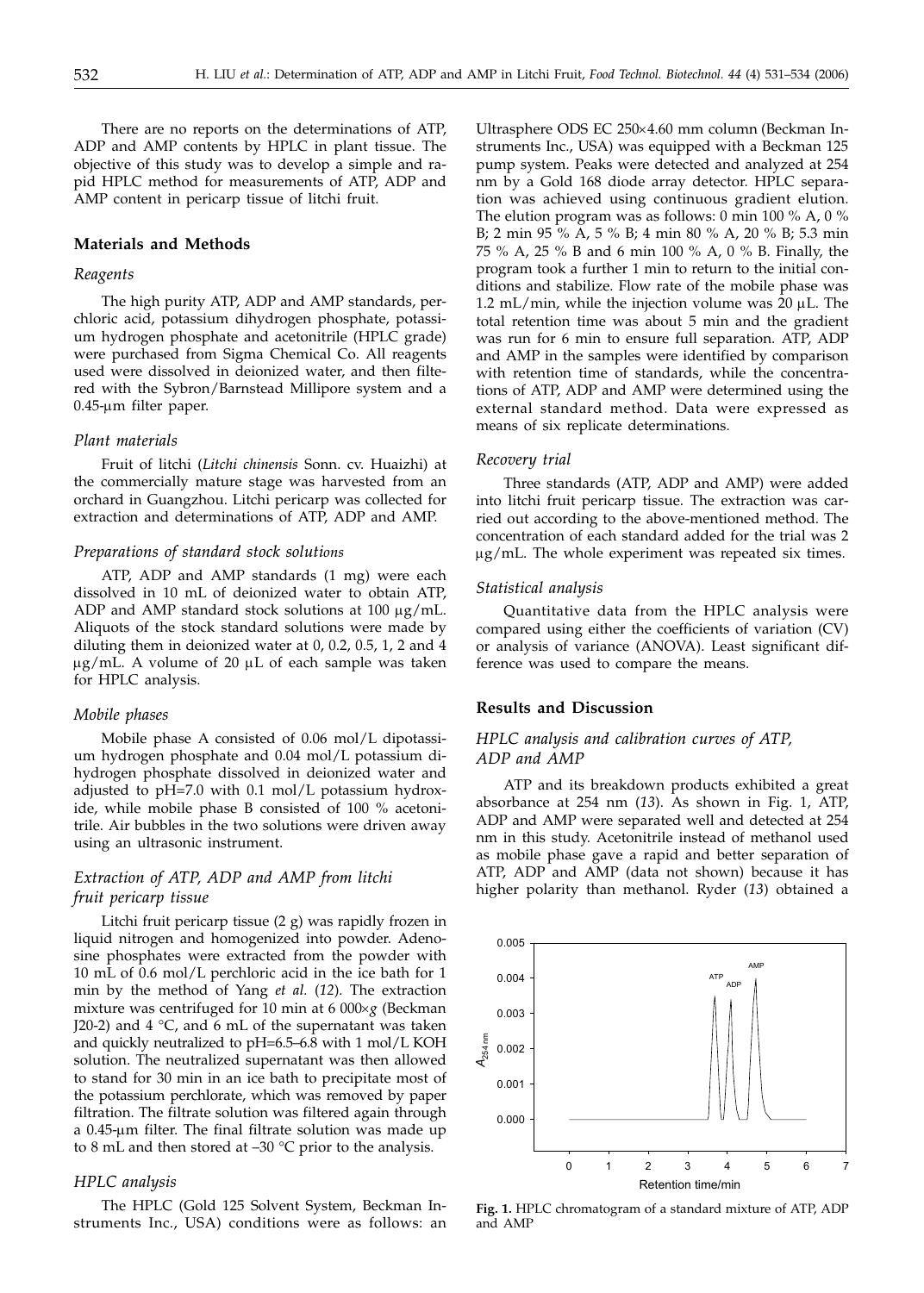sufficient resolution of adenosine phosphates within 16 min using an isocratic system. Veciana-Nogues *et al.* (*16*) reported a good separation of adenosine phosphates using 30 % methanol gradient conditions. In this study, the separation and determination of ATP, ADP and AMP needed only 6 min and, thus, it is very convenient to analyze a large number of samples.

There was a good linear relationship among ATP, ADP and AMP concentrations at a range of 0–80 ng against their peak areas, with correlation coefficients being 0.9946, 0.9994 and 0.9974, respectively, at the 5 % level. Using  $2 \mu g/mL$  standards, the CV of the levels of ATP, ADP and AMP were 1.80, 1.28 and 1.30 %, respectively, all below 5.00 % (Table 1), which indicated excellent repeatability for the analysis of the three compounds.

Table 1. Comparative HPLC analyses of ATP, ADP and AMP

| Compound   | Means <sup>a</sup> | $CV$ /% |
|------------|--------------------|---------|
| ATP        | 0.6111             | 1.80    |
| ADP        | 0.7667             | 1.28    |
| <b>AMP</b> | 0.8663             | 1.30    |
|            |                    |         |

 $\alpha$ Data were expressed as peak areas (mm<sup>2</sup>) (N=6)

# *Recovery trial*

High precision was important to determine the concentrations of ATP, ADP and AMP (*14,19*). The results indicated that the mean recovery rates of ATP, ADP and AMP were 94.9, 94.7 and 97.1 %, respectively. These were very high recovery rates bearing in mind the complexity of the analyses. The CV of ATP, ADP and AMP were 4.3, 3.5 and 1.4 %, respectively, all below 5.0 %, exhibiting good precision.

# *Analyses of ATP, ADP and AMP of litchi fruit pericarp tissue*

This HPLC method was applied to determine the concentrations of ATP, ADP and AMP of pericarp tissue in litchi fruit at harvest. Fig. 2 shows the chromatograms of ATP, ADP and AMP extracted from the litchi pericarp tissue. There were 27.4  $\mu$ g/g of ATP, 35.4  $\mu$ g/g of ADP



**Fig. 2.** HPLC chromatogram of ATP, ADP and AMP from litchi fruit pericarp tissue

and 7.9  $\mu$ g/g of AMP on a fresh mass (FM) basis. In this study, 2 g of fresh litchi fruit pericarp tissue was enough to determine the concentrations of ATP, ADP and AMP. Furthermore, the authors used this method to analyze the concentrations of ATP, ADP and AMP of banana and longan fruits, and found 10.9  $\mu$ g/g FM of ATP, 12.2  $\mu$ g/g FM of ADP and 12.8  $\mu$ g/g FM of AMP in banana fruit peel and 6.6  $\mu$ g/g FM of ATP, 8.1  $\mu$ g/g FM of ADP and 7.1  $\mu$ g/g FM of AMP in longan fruit skin.

In this study, the HPLC method could not separate the peaks eluting between 2 and 3 min, whose ultraviolet absorption spectrum was at 254 nm (Fig. 2). Özogul *et al.* (*14*) reported that the unknown compounds in herring tissue could be the degradation products of ATP, such as inosine monophospate and hypoxanthine. However, their identification in litchi fruit pericarp tissue needs further investigation.

## **Conclusion**

In conclusion, an HPLC analysis of ATP, ADP and AMP concentrations in litchi fruit pericarp tissue was simple and rapid to use. We suggest that the improved method for identification and quantification of ATP, ADP and AMP should be a valuable tool in analyzing a large number of fruit samples.

#### *Acknowledgements*

Financial support by the National Natural Science Foundation of China (No. 30425040 and 30430490) and the International Foundation for Science (No. E2265-3) is highly appreciated.

# **References**

- *1.* A. Pradet, P. Raymond, Adenine nucleotide ratios and adenylate energy charge in energy metabolism, *Annu. Rev. Plant Physiol. 34* (1983) 199–224.
- *2.* R.J. Romani, S. Ozelkok, «Survival« of mitochondria *in vitro*: Physical and energy parameters, *Plant Physiol. 51* (1973) 702–707.
- *3.* K.C. Eastwell, P.K. Stumpf, Regulation of plant acetyl-CoA carboxylase by adenylate nucleotides, *Plant Physiol. 72* (1983) 50–55.
- *4.* J.L. Harwood, Fatty acid metabolism, *Annu. Rev. Plant Physiol. Plant Mol. Biol. 39* (1988) 101–138.
- *5.* J. Ohlrogge, J. Browse, Lipid biosynthesis, *Plant Cell, 7* (1995) 957–970.
- *6.* V.N. Luzikov, Stabilization of the enzymic systems of the inner mitochondrial membrane and related problems, *Subcell. Biochem. 2* (1973) 1–31.
- *7.* A.A. Saquet, J. Streif, F. Bangerth, Energy metabolism and membrane lipid alterations in relation to brown heart development in 'Conference' pears during delayed controlled atmosphere storage, *Postharvest Biol. Technol. 30* (2003) 123–132.
- *8.* D.J. Brown, H. Beevers, Fatty acid of rice coleoptiles in air and anoxia, *Plant Physiol. 84* (1977) 555–559.
- *9.* A.A. Saquet, J. Streif, F. Bangerth, On the involvement of adenine nucleotides in the development of brown heart in 'Conference' pears during delayed controlled atmosphere storage, *Gartenbauwissenschaft, 66* (2001) 140–144.
- *10.* Y. Sugawara, M. Takeuchi, A simple and rapid method for determining cell survival in the cryopreserved shoot apex